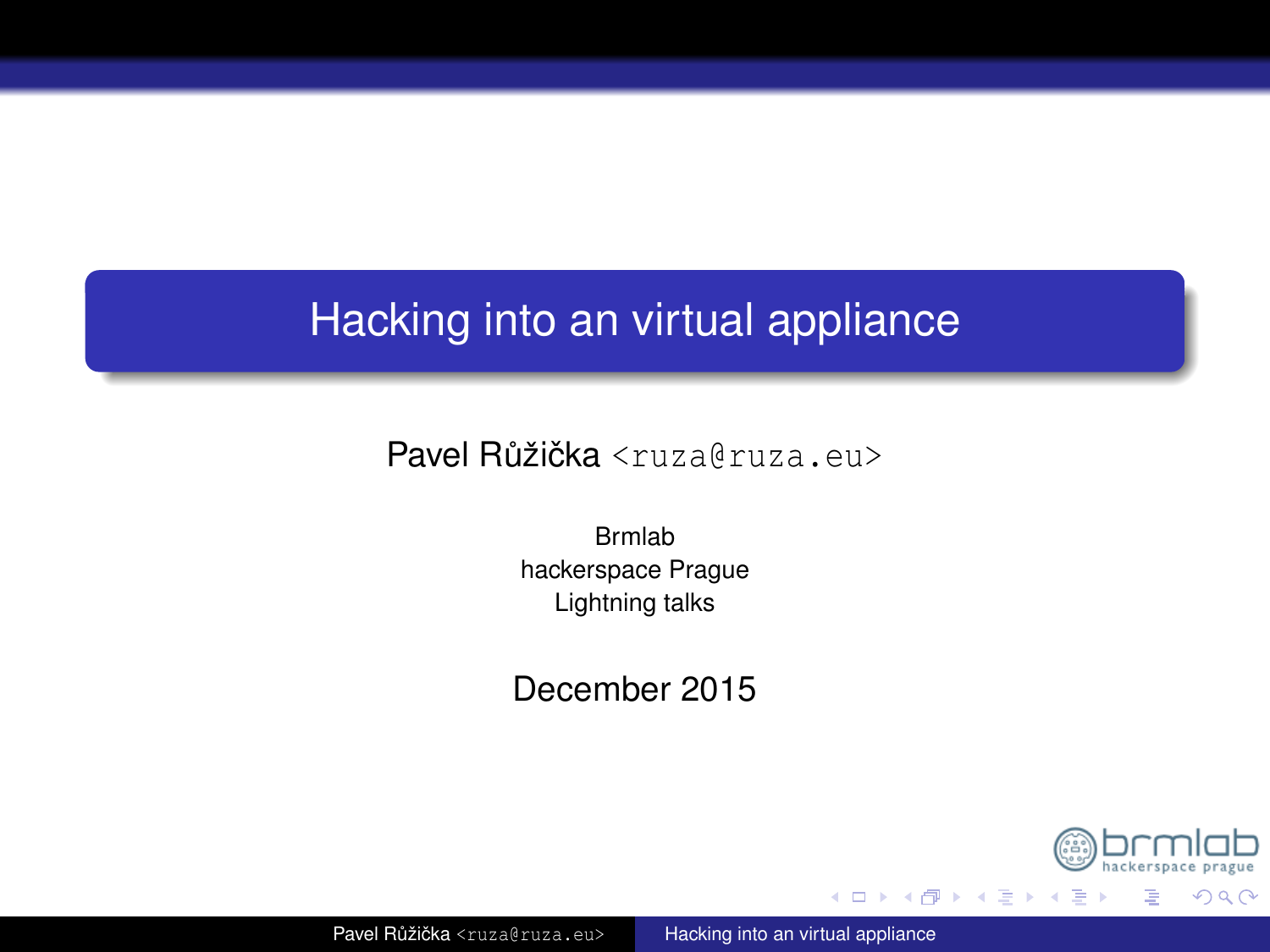There is no access into virtual appliance OS. Only this virtual console (tty1) and web interface (limited)





 $\left\{ \begin{array}{ccc} 1 & 0 & 0 \\ 0 & 1 & 0 \end{array} \right.$   $\left\{ \begin{array}{ccc} \frac{1}{2} & 0 & 0 \\ 0 & 0 & 0 \end{array} \right.$ 

 $\Omega$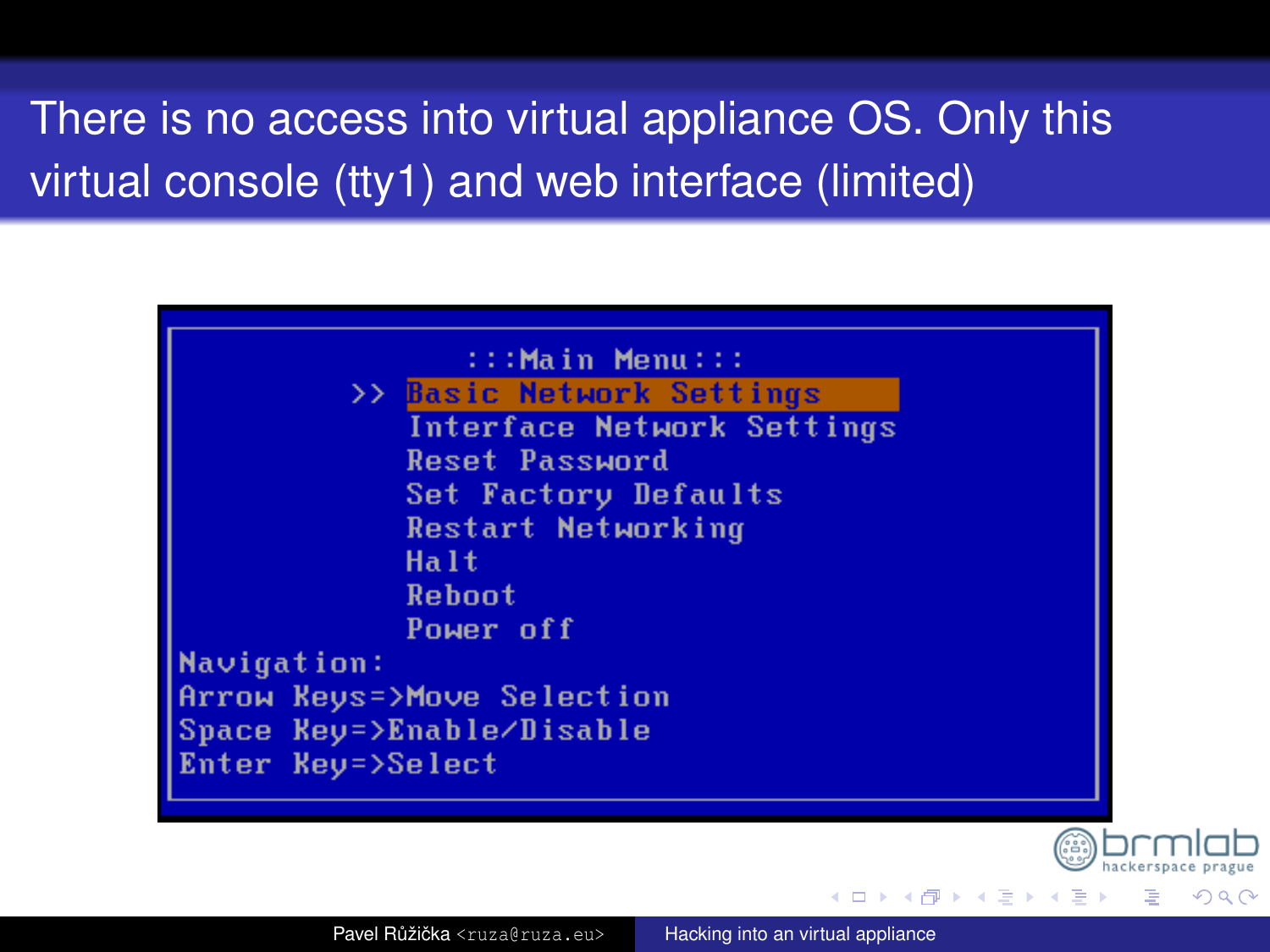```
> vmware-mount -f xsuite.vmdk disk/
> ls -la disk/
-rw------- 1 ruza ruza 8589934592 Nov 21 04:03 flat
```

```
> sudo fdisk -l disk/flat
Disk disk/flat: 8 GiB, 8589934592 bytes, 16777216 sectors
Units: sectors of 1 * 512 = 512 bytes
Sector size (logical/physical): 512 bytes / 512 bytes
I/O size (minimum/optimal): 512 bytes / 512 bytes
Disklabel type: dos
Disk identifier: 0x1cde358c
```
Device Boot Start End Sectors Size Id Type disk/flat1 \* 63 16450559 16450497 7.9G 83 Linux disk/flat2 \* 16450560 16771859 321300 156.9M 83 Linux

≮ロト ⊀伊 ⊦ ⊀ 毛 ⊦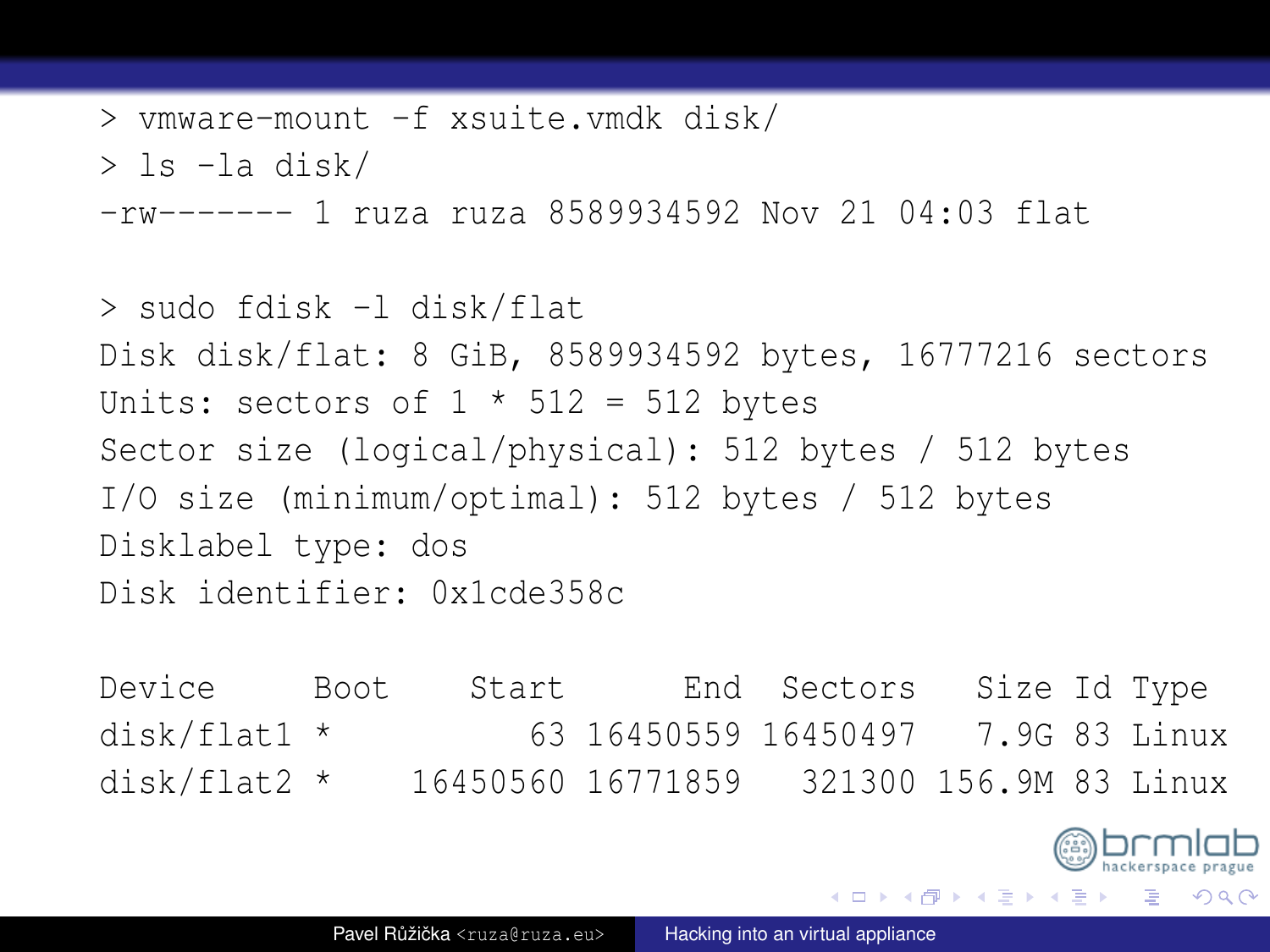```
# echo '16450560*512' |bc
8422686720
# echo '63*512'|bc
32256
```
# losetup -o 32256 /dev/loop1 disk/flat ## sda1 # losetup -o 8422686720 /dev/loop2 disk/flat ## sda2

```
# losetup -a
/dev/loop1: [0071]:2 (disk/flat), offset 32256
/dev/loop2: [0071]:2 (disk/flat), offset 8422686720
```
# mount /dev/loop2 sda2 # /boot # mount /dev/loop1 sda1 # /(root fs) mount: /dev/loop1: can't read superblock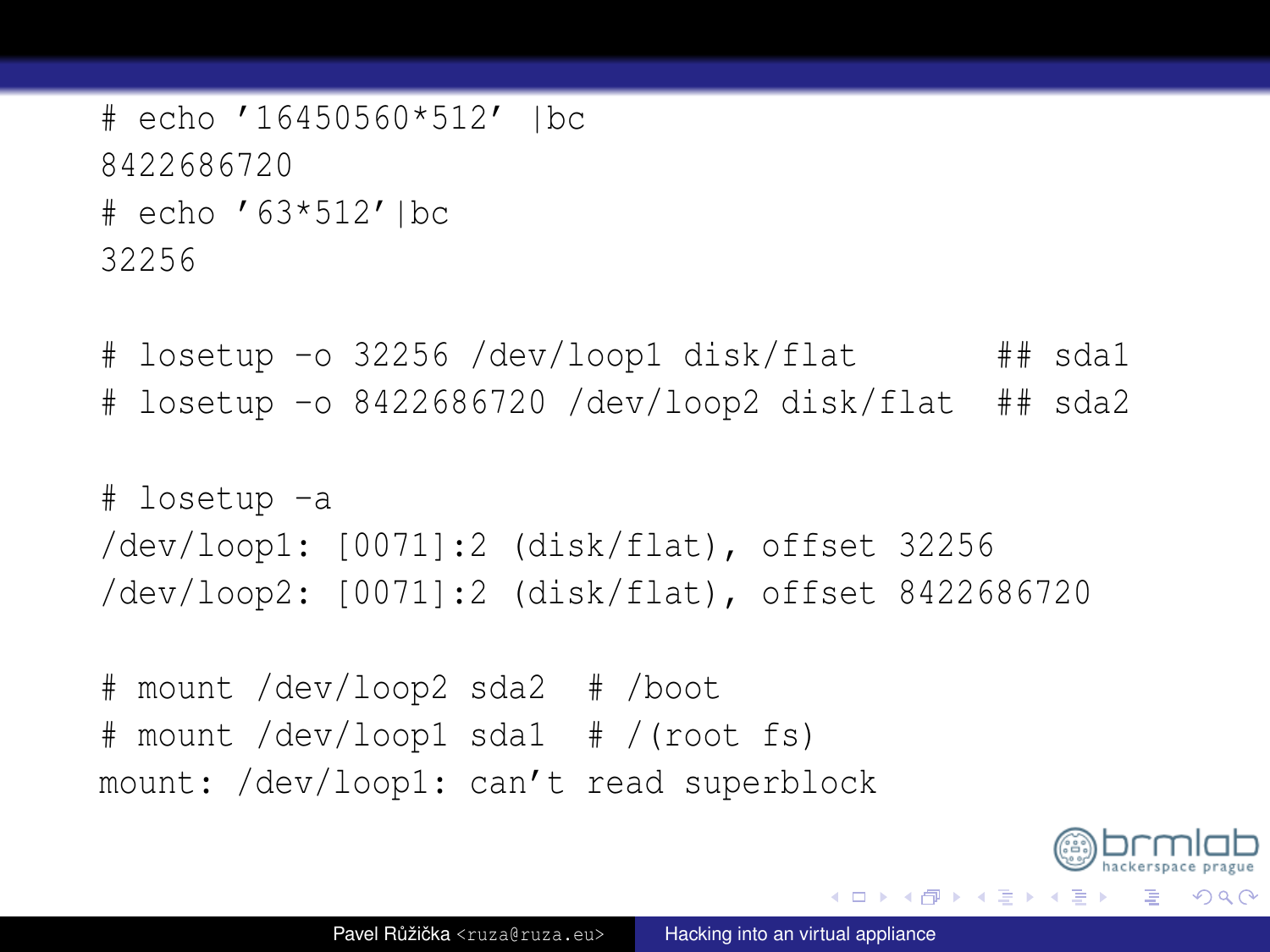# /boot (sda2)

| −rwxr−xr−x 1 root root                                         |  |              |  |          | 600844 Oct 23 2014 aespipe                                                           |
|----------------------------------------------------------------|--|--------------|--|----------|--------------------------------------------------------------------------------------|
| lrwxrwxrwx 1 root root                                         |  |              |  |          | 19 Oct 9 17:02 config $\rightarrow$ config-3.13.2+xcd01                              |
| -rw-r--r-- 1 root root                                         |  |              |  |          | 42482 Oct 9 17:02 config-2.6.36.1+xcd07                                              |
| -rw-r--r-- 1 root root                                         |  |              |  |          | 68649 Oct 9 17:02 config-3.13.2+xcd01                                                |
| -rw-r--r-- 1 root root                                         |  |              |  |          | 16172 Oct 3 2014 default.kmap                                                        |
| -rwxr-xr-x 1 root root 1577188 Oct 23                          |  |              |  | 2014 gpg |                                                                                      |
|                                                                |  |              |  |          |                                                                                      |
| -rw−r−−r−− 1 root root                                         |  | 6336 Oct 3   |  |          | 2014 initrd.gz                                                                       |
| -rwxr-xr-x 1 root root - 5672 Oct 23                           |  |              |  |          | 2014 <b>insmod</b>                                                                   |
|                                                                |  |              |  |          | $-$ rwxr-xr-x 1 root root 113248 Oct 23 2014 $1d-1$ inux.so.2                        |
|                                                                |  |              |  |          | -rw-r--r-- 1 root root 10712 Oct 3 2014 libcfont.so.0                                |
| -rw-r--r-- 1 root root                                         |  |              |  |          | 72816 Oct 3 2014 libconsole.so.0                                                     |
| $-$ rwxr $-x$ r $-x$ 1 root root 1413540 Oct 23 2014 libc.so.6 |  |              |  |          |                                                                                      |
|                                                                |  |              |  |          | -rw-r--r-- 1 root root 17024 Oct 3 2014 libetutils.so.0                              |
| -rwxr-xr-x 1 root root                                         |  | 35048 Oct 23 |  |          | 2014 <b>loadkeys</b>                                                                 |
| -rwxr-xr-x 1 root root                                         |  | 62654 Oct 23 |  |          | 2014 <b>losetup</b>                                                                  |
| drwxr-xr-x 2 root root                                         |  |              |  |          | 1024 Oct 13 17:54 modules 3.13.2+xcd01                                               |
|                                                                |  |              |  |          |                                                                                      |
|                                                                |  |              |  |          | -rw-r--r-- 1 root root 3630 Oct 3 2014 rootkey.gpg                                   |
|                                                                |  |              |  |          | -rw-r--r-- 1 root root 4899 Oct 3 2014 secring.gpg                                   |
|                                                                |  |              |  |          | $1$ rwxrwxrwx 1 root root 23 Oct 9 17:02 $S$ ystem.map -> System.map-3.13.2+xcd01    |
|                                                                |  |              |  |          | -rw-r--r-- 1 root root 1639369 Oct 9 17:02 System.map-2.6.36.1+xcd07                 |
|                                                                |  |              |  |          | -rw-r--r-- 1 root root 2080641 Oct 9 17:02 System.map-3.13.2+xcd01                   |
| lrwxrwxrwx 1 root root                                         |  |              |  |          | 20 Oct 9 17:02 valinuz $\rightarrow$ vmlinuz-3.13.2+xcd01                            |
|                                                                |  |              |  |          | -rw-r--r-- 1 root root 2946720 Oct - 9 17:02 vmlinuz-2.6.36.1+xcd07                  |
|                                                                |  |              |  |          | -rw-r--r-- 1 root root 3789600 Oct 9 17:02 vmlinuz-3.13.2+xcd01<br>ackerspace prague |
|                                                                |  |              |  |          |                                                                                      |

Pavel Růžička <ruza@ruza.eu> Hacking into an virtual appliance םו

 $298$ 

重

メロメメ 御きメ きょくほうし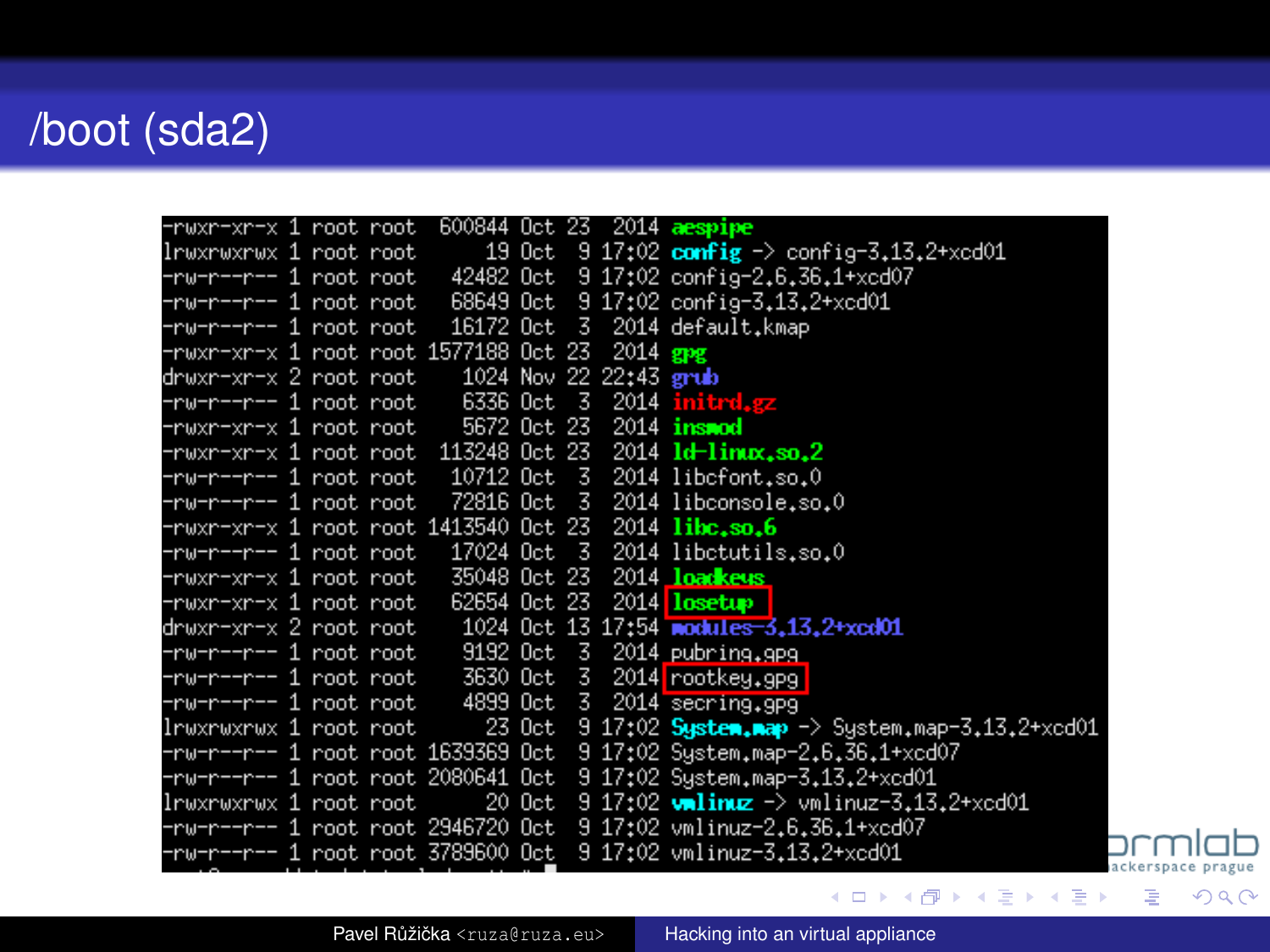- **pubring.gpg**: GPG key public ring
- **secring.gpg**: PGP011Secret Key 4096b created on Mon Sep 24 14:50:43 2012 RSA (Encrypt or Sign) e=65537 hashed CAST5 (128 bit key) Salted&Iterated S2K SHA-1
- **rootkey.gpg**: PGP RSA encrypted session key keyid: BABABABA EAEAEAEA RSA (Encrypt or Sign) 4096b

```
# gpg --import rootkey.gpg
gpg: key 321ABCDE: secret key imported
gpg: key 321ABCDE: public key imported
gpg: Total number processed: 1
gpg: imported: 1 (RSA: 1)
gpg: secret keys read: 1
gpg: secret keys imported: 1
```
4 ロ ト ィ 何 ト ィ ヨ ト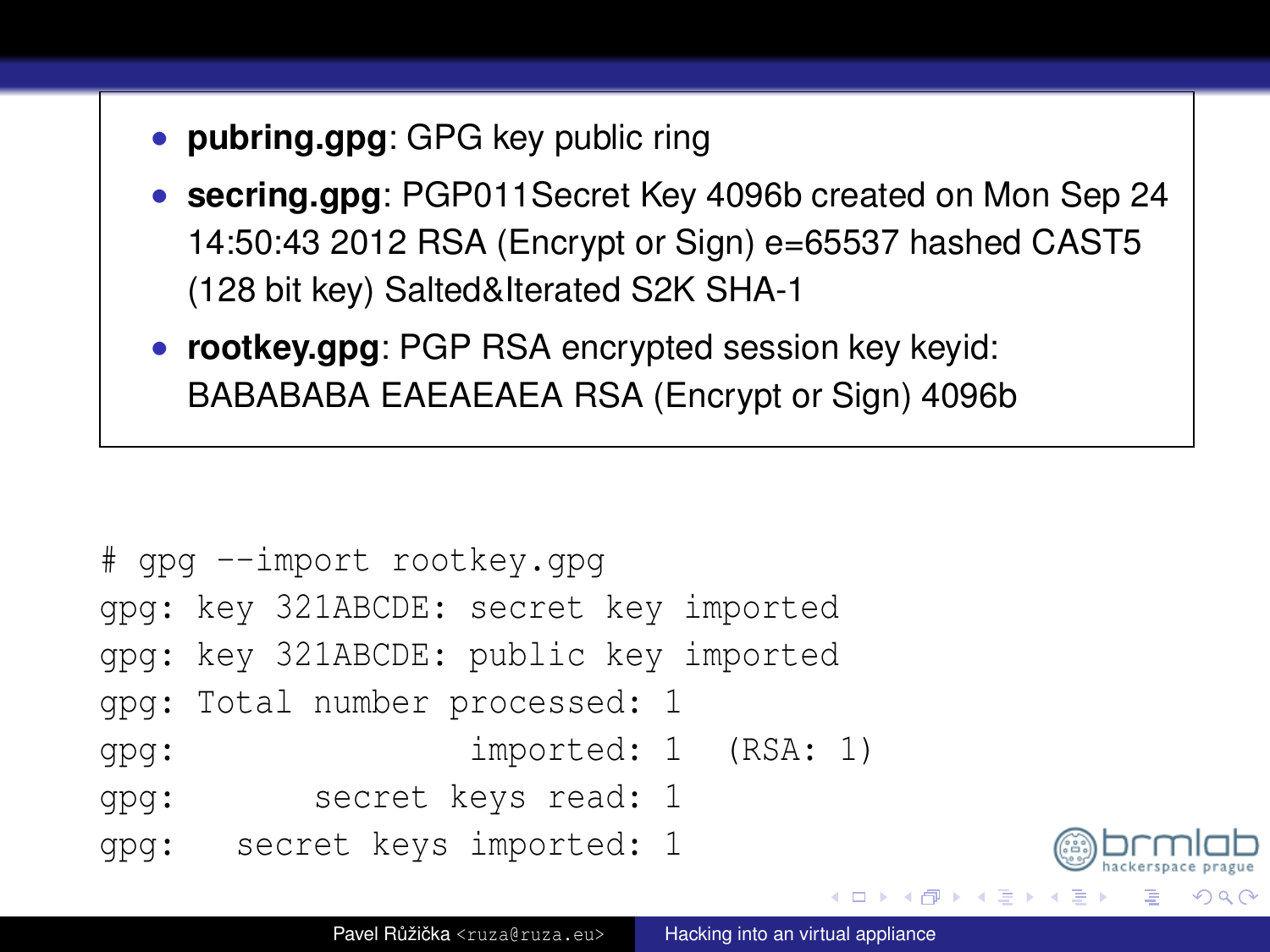

• ignores kernel parameters like rdinit=/bin/bash

root  $(hd0,1)$ kernel /vmlinuz ro console=ttyS0,115200n1 acpi=force fips=1 initrd /initrd.gz

but we can read serial console output (add serial in Vmware, or  $\bullet$ using "gemu -serial stdio")



**4 ロト 4 何 ト 4 月 ト**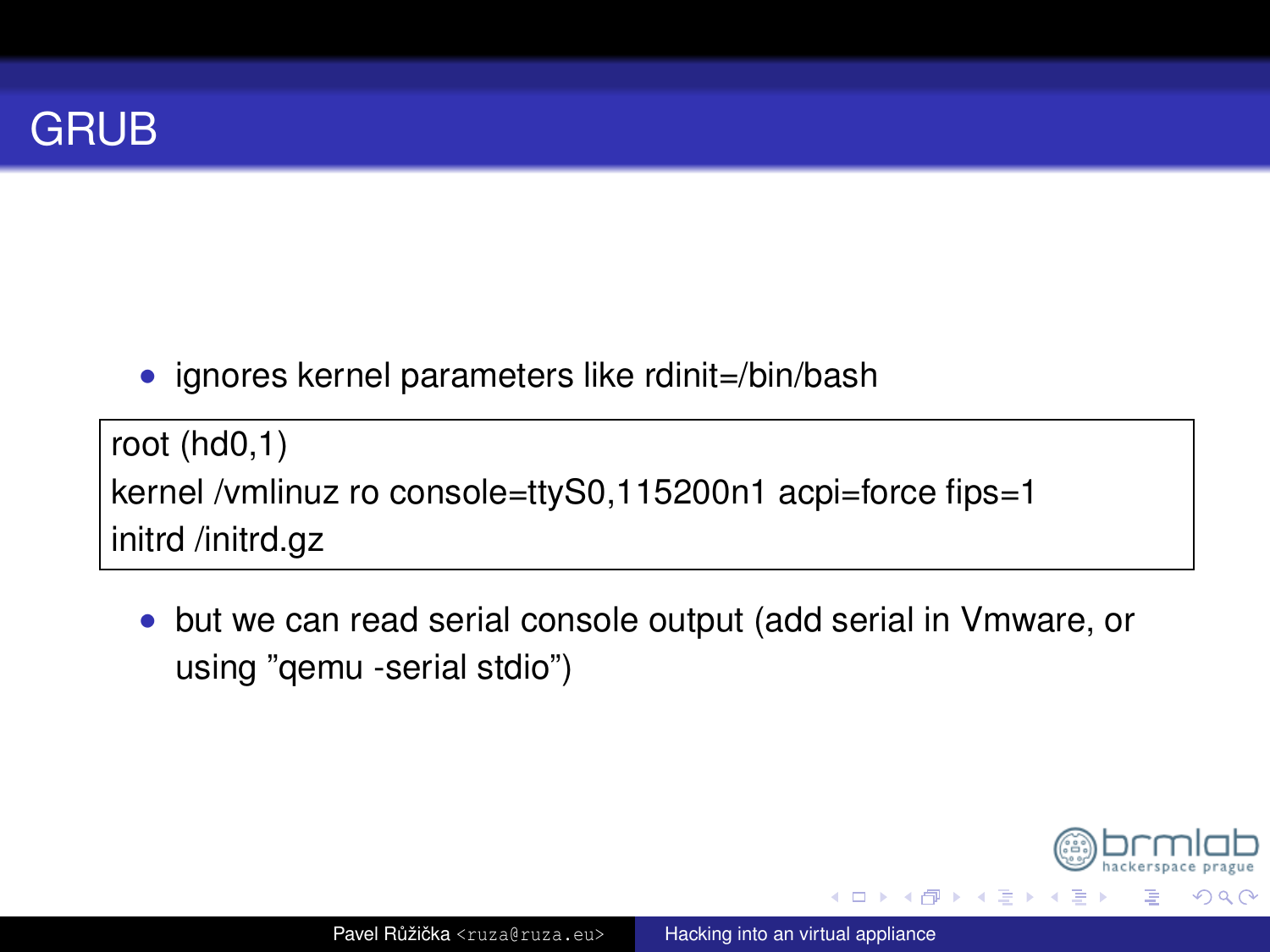qemu-system-x86\_64 -kernel vmlinuz -initrd initrd.gz -append "ro console=ttyS0,115200n1 acpi=force fips=1" -serial stdio -hda ../disk/flat

EXT3-fs (sda2): mounted filesystem with ordered data mode loadkeys: error reading keyboard mode Command "/lib/loadkeys /lib/default.kmap" returned error loop: loaded (max 8 devices)

#### **Encrypted file system, please supply correct password to continue**

kjournald starting. Commit interval 5 seconds EXT3-fs (loop5): mounted filesystem with ordered data mode Switching to encrypted root completed successfully ˆMINIT: version 2.86 bootingˆM EXT3-fs (loop5): using internal journal

モロトメ 御きメ ミトメ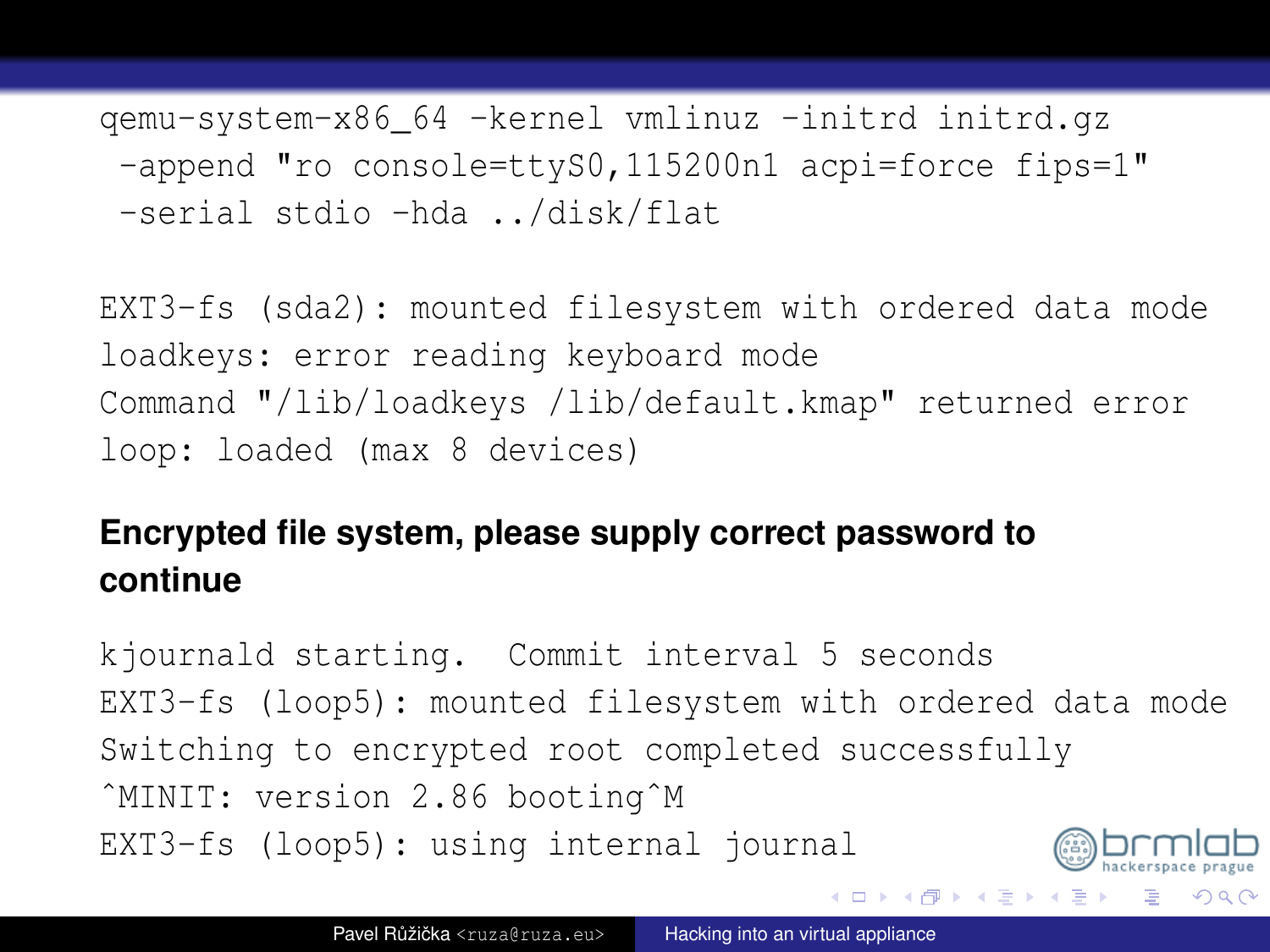```
# unpack initrd.gz and investigating init binary
# it is not possible to strace init easily
strings init lless
...
/lib/insmod /lib/modules-
/loop
/lib/losetup -e AES128 -I 0
 -K /lib/rootkey.gpg -G /lib
/dev/loop5 /dev/sda1
/new-root
Mounting /dev/loop5 failed
/lib/losetup -d /dev/loop5
chdir() to /new-root failed
Overmounting root failed
chroot() to new root failed
```
..



4 ロ ト ィ 何 ト ィ ヨ ト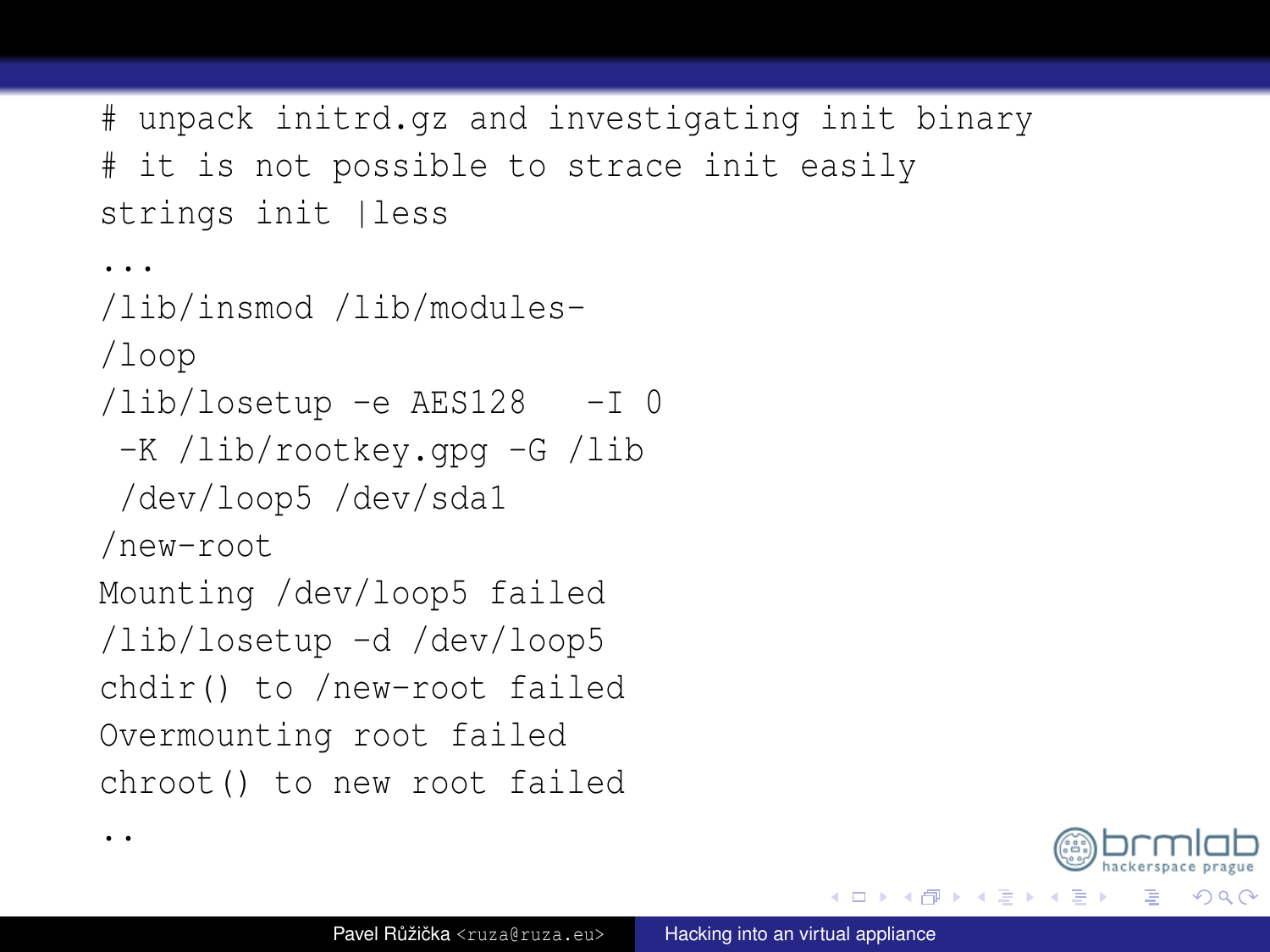- so we would like to probably run something like "./losetup -e AES128 -I 0 -K rootkey.gpg -G ./dev/loop2 /dev/loop0" ioctl: LOOP SET STATUS: Invalid argument, requested cipher or key length (128 bits) not supported by kernel
- having newer Linux OS we could be able do the similar like this "gpg –decrypt ./rootkey.gpg|cryptsetup loopaesOpen /dev/loop2 xsuit –key-size 128 **–key-file=-"**

You need a passphrase to unlock the secret key for user: 4096-bit RSA key, ID 2223334E, created 2012-01-24 (main key ID 321ABCDE) gpg: gpg-agent is not available in this session Enter passphrase:

• but we dont know the passphrase needed



4 ロ ト 4 何 ト 4 ヨ ト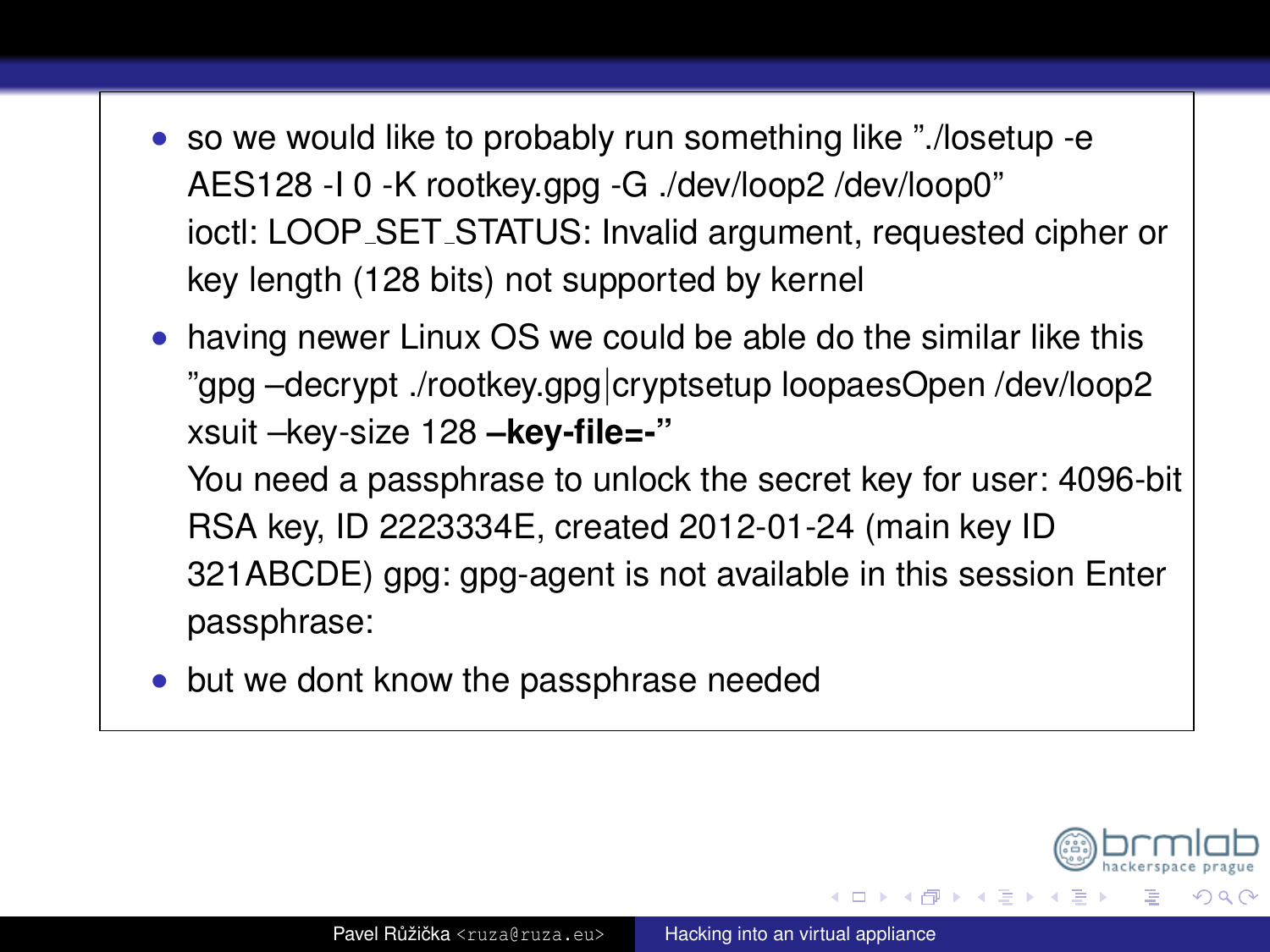# Staring at bits

• observing /boot/losetup as an ELF binary file in "IDA Free"for few hours, we can see passphrase is saved as an symbol table object of the length 41 chars at the address 0x8055700!

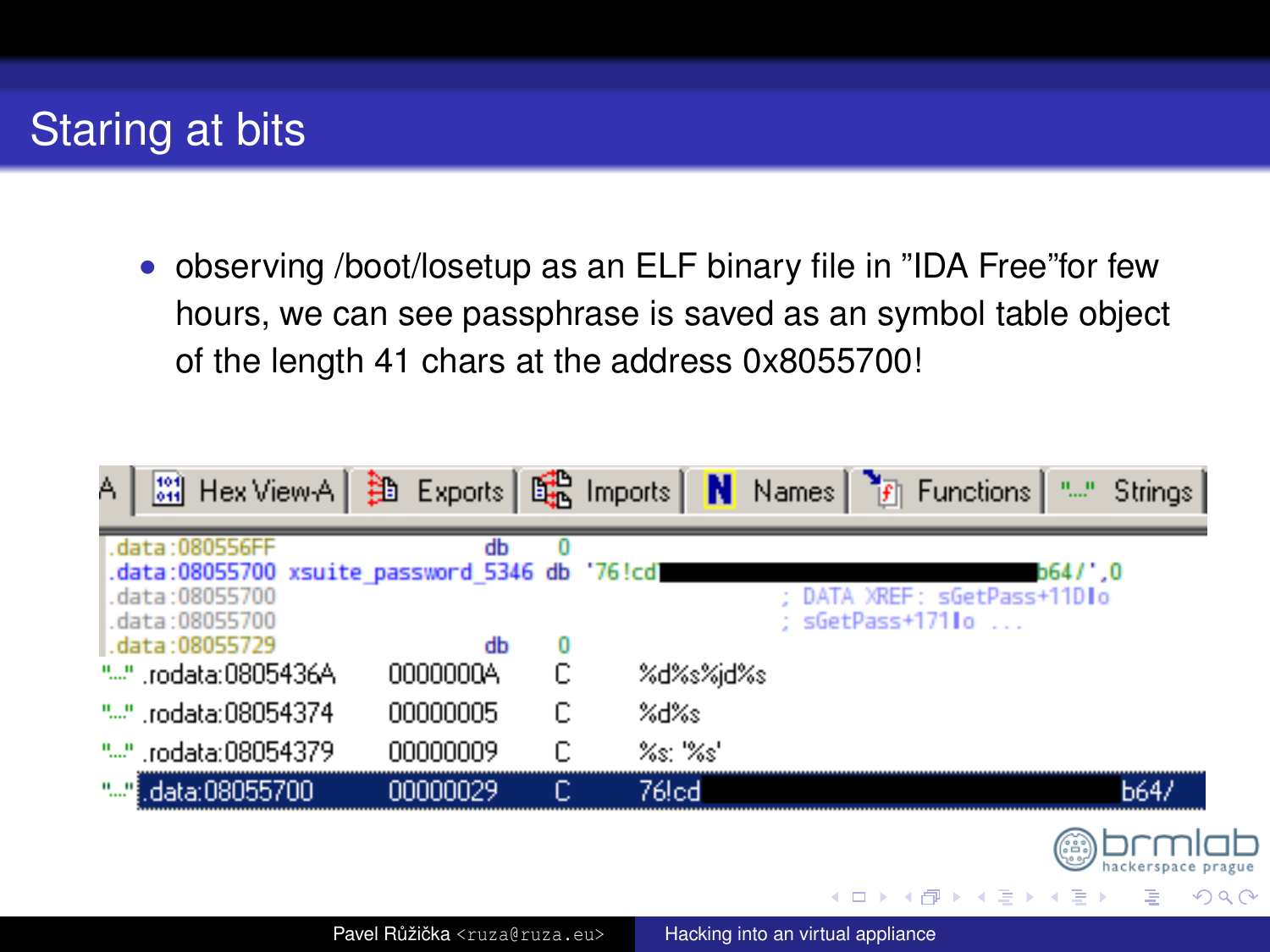- readelf –symbols /tmp/losetup Symbol table '.symtab' contains 268 entries: Num: Value Size Type Bind Vis Ndx Name 65:**08055700** 41 OBJECT LOCAL DEFAULT 24 xsuite password.5346
- gdb -q -ex 'x/s **0x8055700**' losetup -ex quit Reading symbols from losetup...done. 0x8055700 xsuite password.5346: '76acd758bbiqqpoiew2932ad-e7ed3289bd23642'
- echo '76acd758bbiqqpoiew2932ad-e7ed3289bd23642' | gpg **–passphrase-fd 0 -d rootkey.gpg**| tail -n 2 vg1zYE2MDelq9UeKx3GXdtk/osBHlVhTlnD+4wrturmaNE91RlI sZG8OXwAOZRm9n5STzc2ouyY0GglyuLZi/TLD+x5siATwB2FYF .. looks like a valid output

4 ロ ト 4 何 ト 4 ヨ ト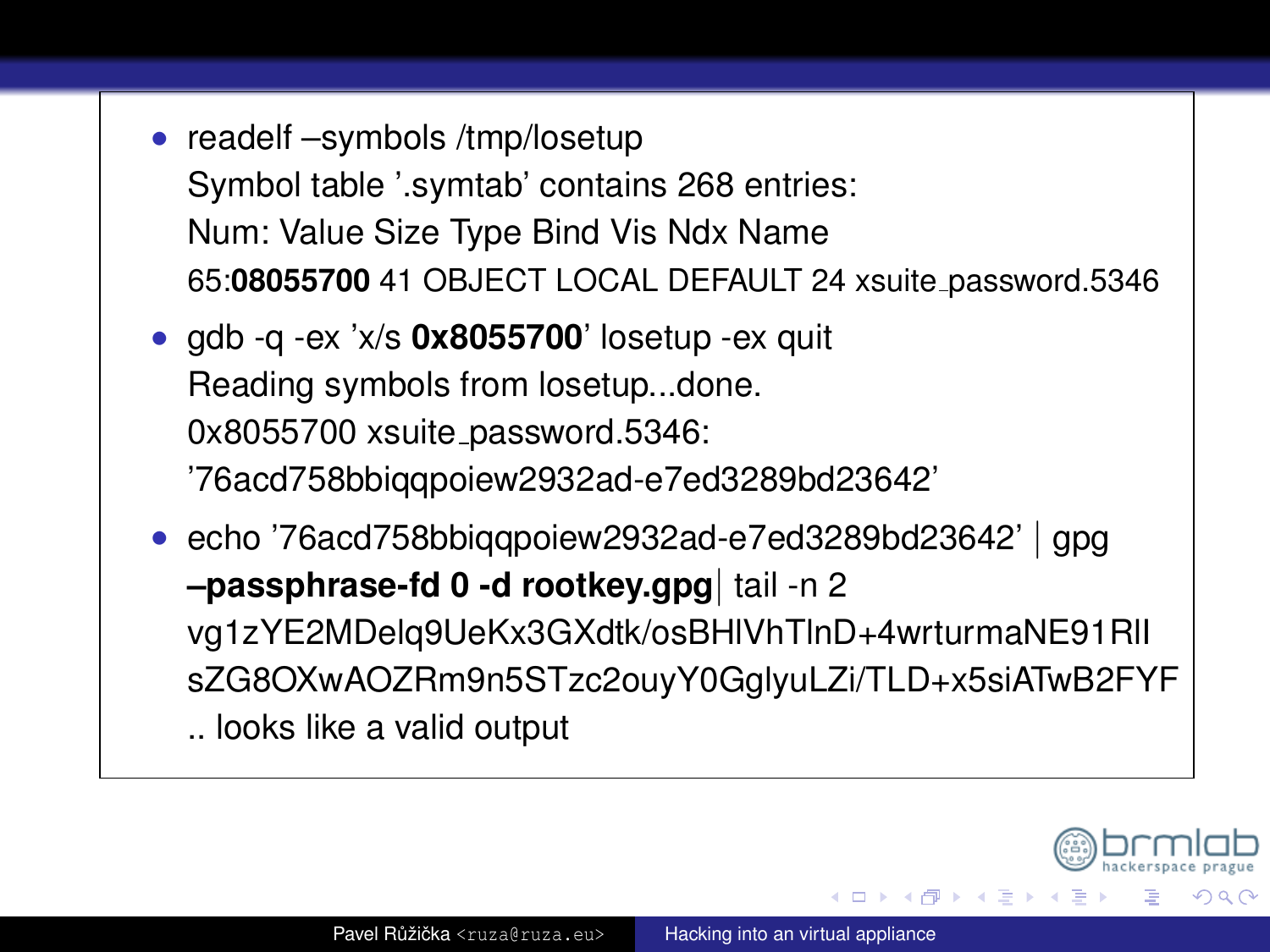```
echo '76acd758bbiqqpoiew2932ad-e7ed3289bd23642'|gpg –
passphrase-fd 0 -d /tmp/rootkey.gpg | cryptsetup loopaesOpen
/dev/loop1 xsuite –key-size 128 –key-file=-
Reading passphrase from file descriptor 0
```
You need a passphrase to unlock the secret key for user: 4096-bit RSA key, ID 2223334E, created 2012-01-24 (main key ID 321ABCDE)

gpg: encrypted with 4096-bit RSA key, ID 2223334E, created 2012-01-24

mount /dev/mapper/xsuite /mnt/xsuite && ls -la /mnt/xsuite drwxr-xr-x 2 root root 2048 Sep 22 2010 bin drwxr-xr-x 2 root root 2048 Oct 9 17:02 boot ... SUCCESS! (root fs decrypted)

4 ロ ト ィ 何 ト ィ ヨ ト

 $\Omega$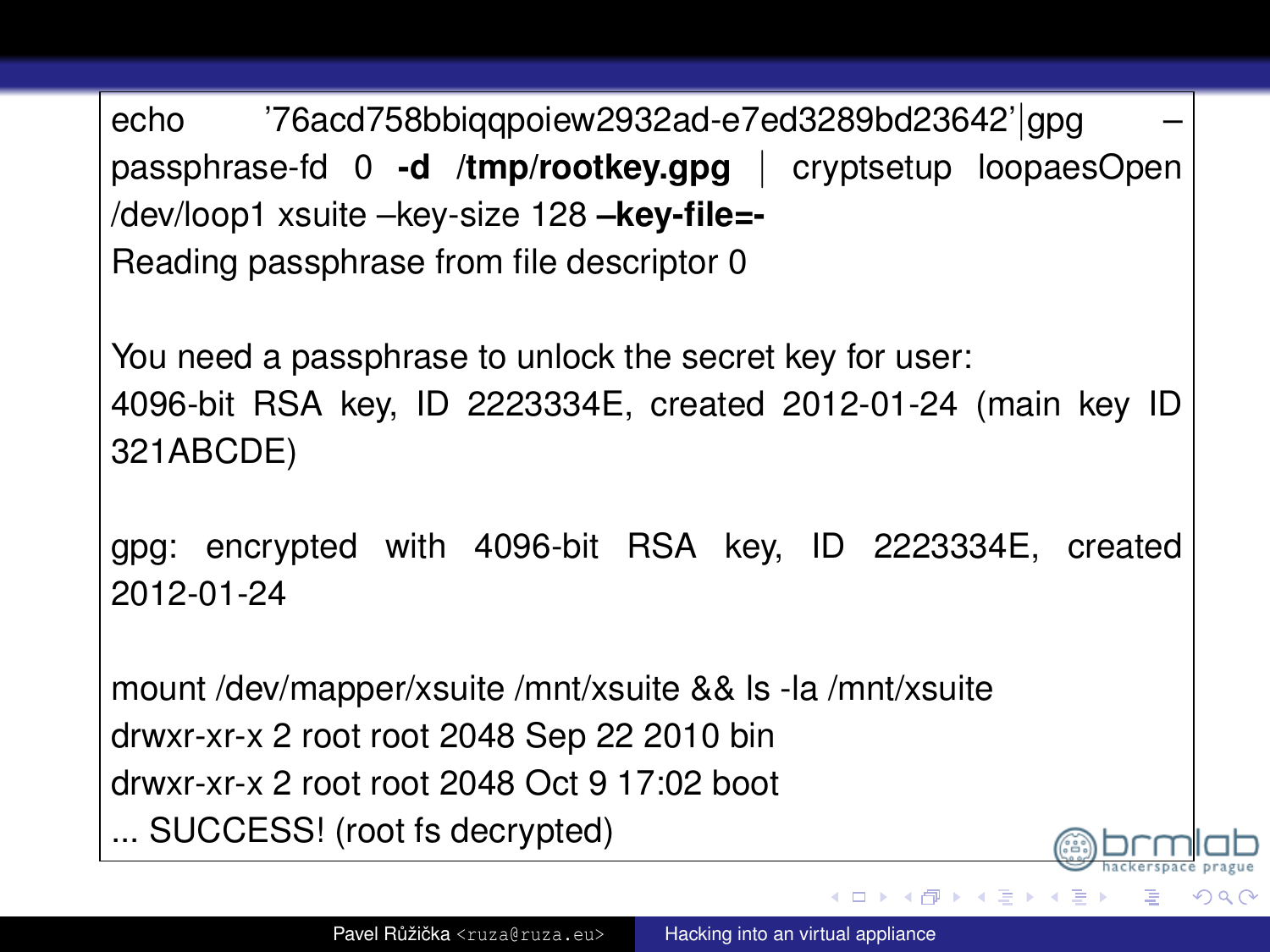so we are able to remove password for root by editing /etc/shadow: root:\$1\$CK2e0SmU\$AO/cLzBOXqMRRNXv.rvHx/:14330:0:99999:7::: root::14330:0:99999:7:::

and the whole process can be automated https://github.com/ruzaq/decrypt-gpg-encrypted-rootfs

# ./mount-xsuite-disk.sh ## VMware FLAT disk mount.. [ OK ] Disks with mounted partitions: xsuite.vmdk /data/virtuals/xsuite/disk/flat

## creating nodes.. sda1 [ OK ] sda2 [ OK ] /dev/loop1: [0074]:2 (xsuite/disk/flat), offset 32256 /dev/loop2: [0074]:2 (xsuite/disk/flat), offset 8422686720

## Mounting /boot.. [ OK ] /dev/loop2 on xsuite/BOOT type ext3 (rw, relatime, data=ordered

**4 ロト 4 何 ト 4 月 ト**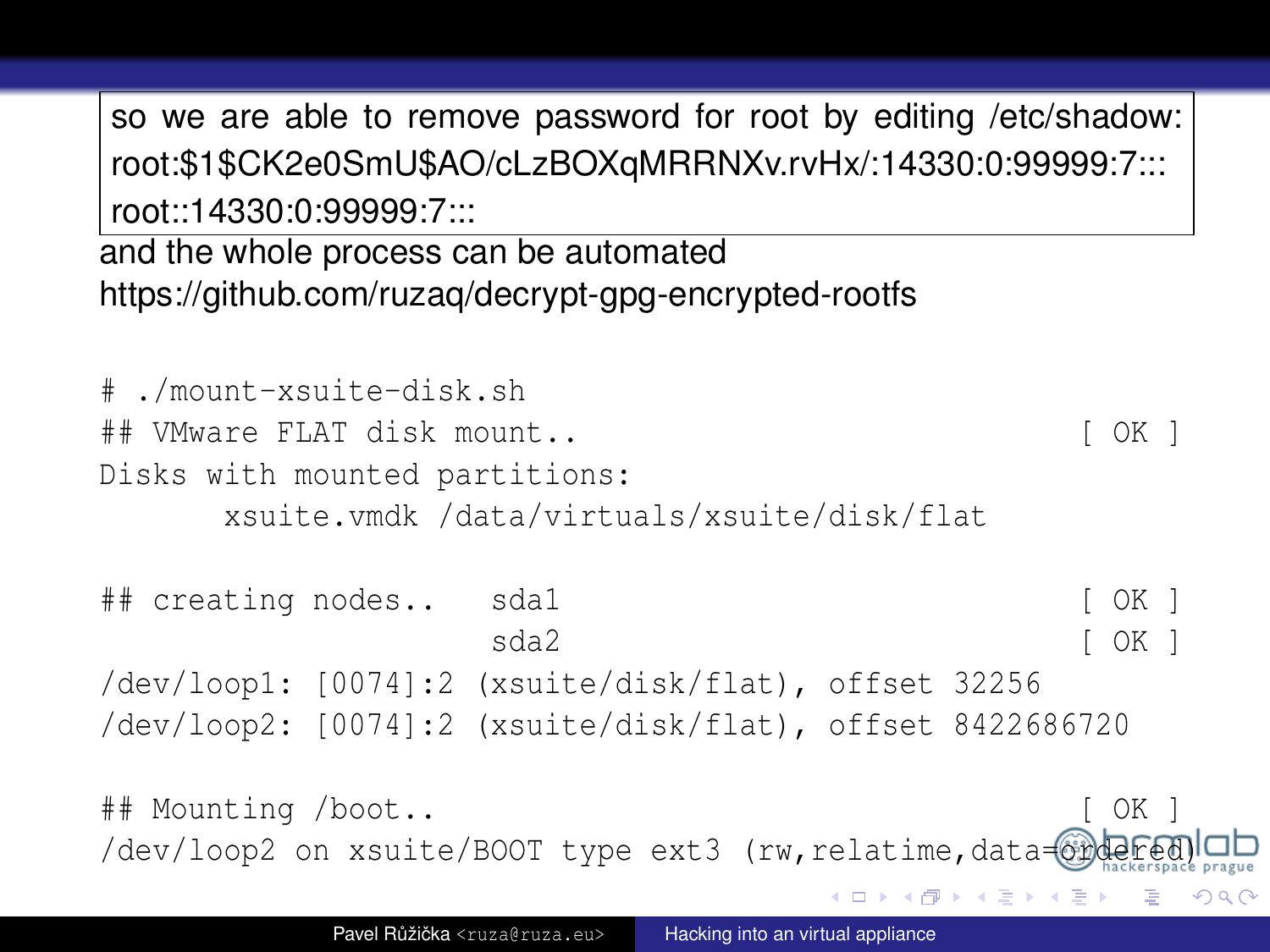## Opening ELF binary xsuite/BOOT/losetup symbol table ## looking up for .data.08055700:.symtab.xsuite password[ OK ] Passphrase to decrypt key xsuite/BOOT/rootkey.gpg is .. 76acd758bbiqqpoiew2932ad-e7ed3289bd23642 ## Decrypting ROOTFS.. [ OK ] /dev/mapper/xsuite-root is active. type: LOOPAES cipher: aes:64-cbc-lmk keysize: 128 bits device: /dev/loop1 loop: /data/virtuals/xsuite/disk/flat offset: 0 sectors size: 16777153 sectors mode: read/write ## Mounting rootfs.. [ OK ] /dev/mapper/xsuite-root on xsuite/ROOT type ext3 Install busybox TELNETD backdoor? [Y/n] [Enter] means No

4 0 3 4 5 3 4 5 3 4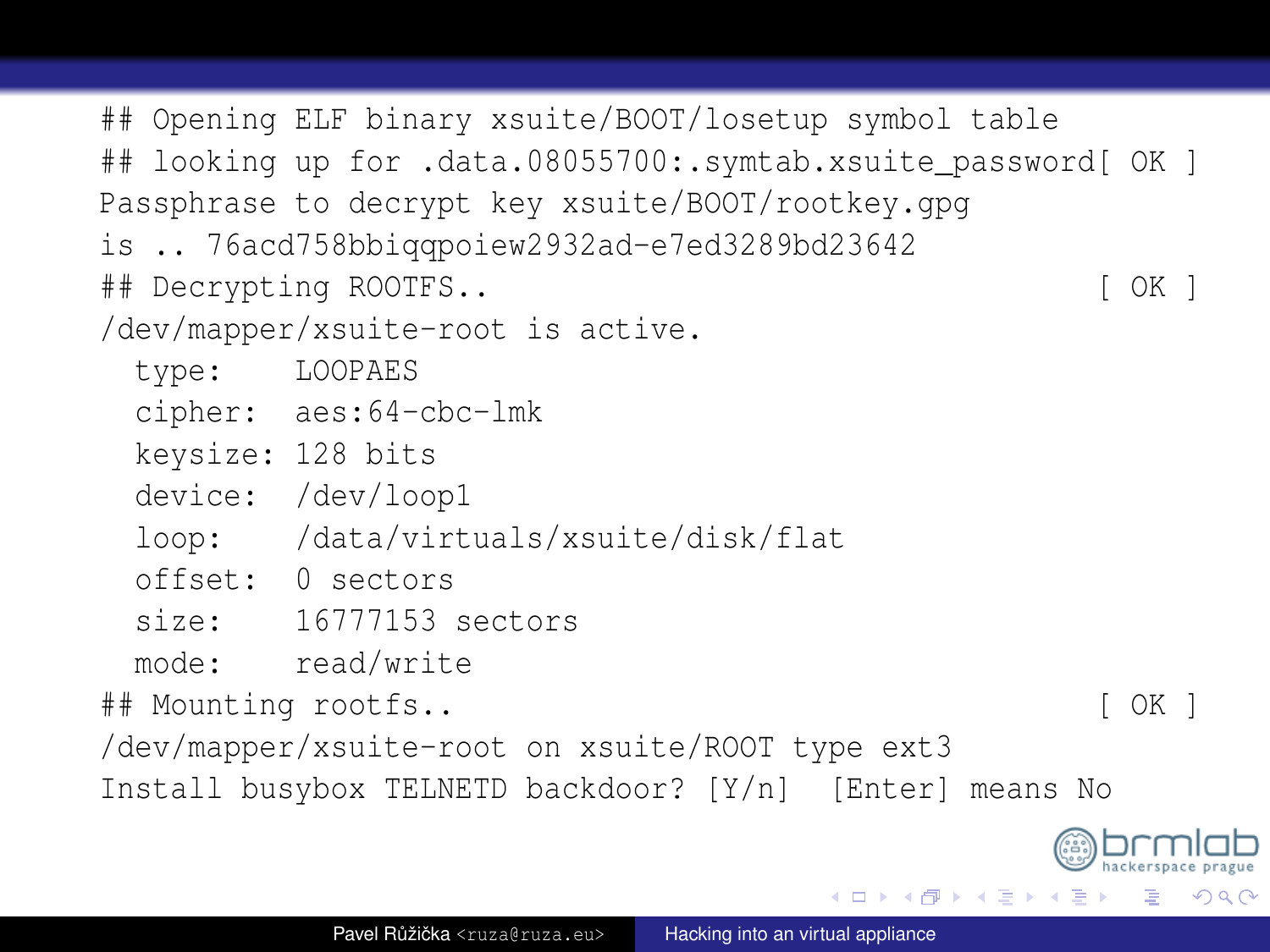

#### Idd \$which busybox not a dynamic executable

busybox has applets, shitload of features  $\bullet$ 

/sbin/busybox telnetd

netstat -ntalp|grep :23 tcp6 0 0 ::: 23 ::: \* LISTEN 18605/busybox

killall busybox



(□ ) (A

 $\sim$ (日)